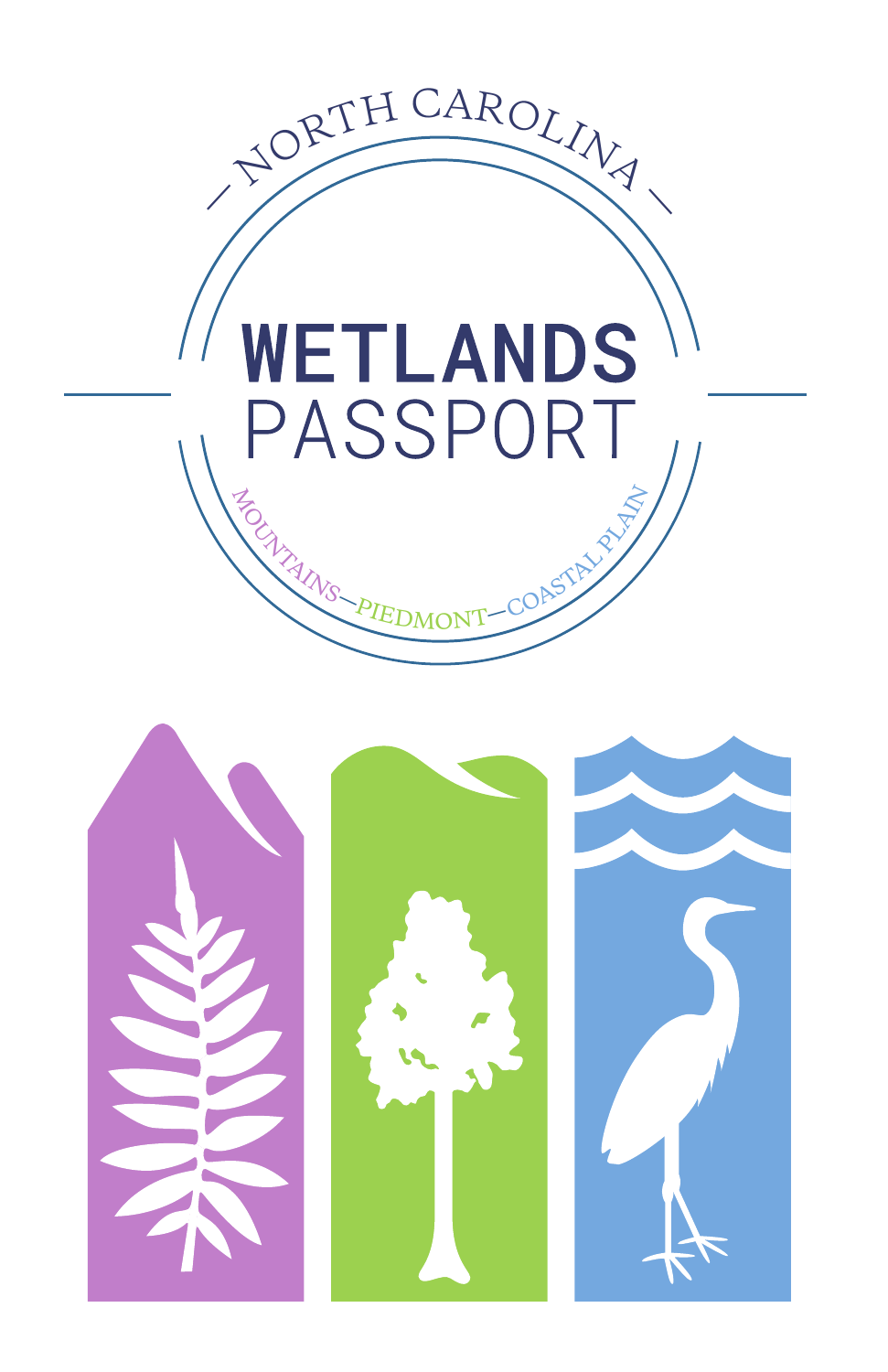# North Carolina **WETLANDS PASSPORT**



**www.ncwetlands.org**

NCwetlands.org is an outreach project of the North Carolina Division of Water Resources, with funding from the US Environmental Protection Agency. Passport created in 2018.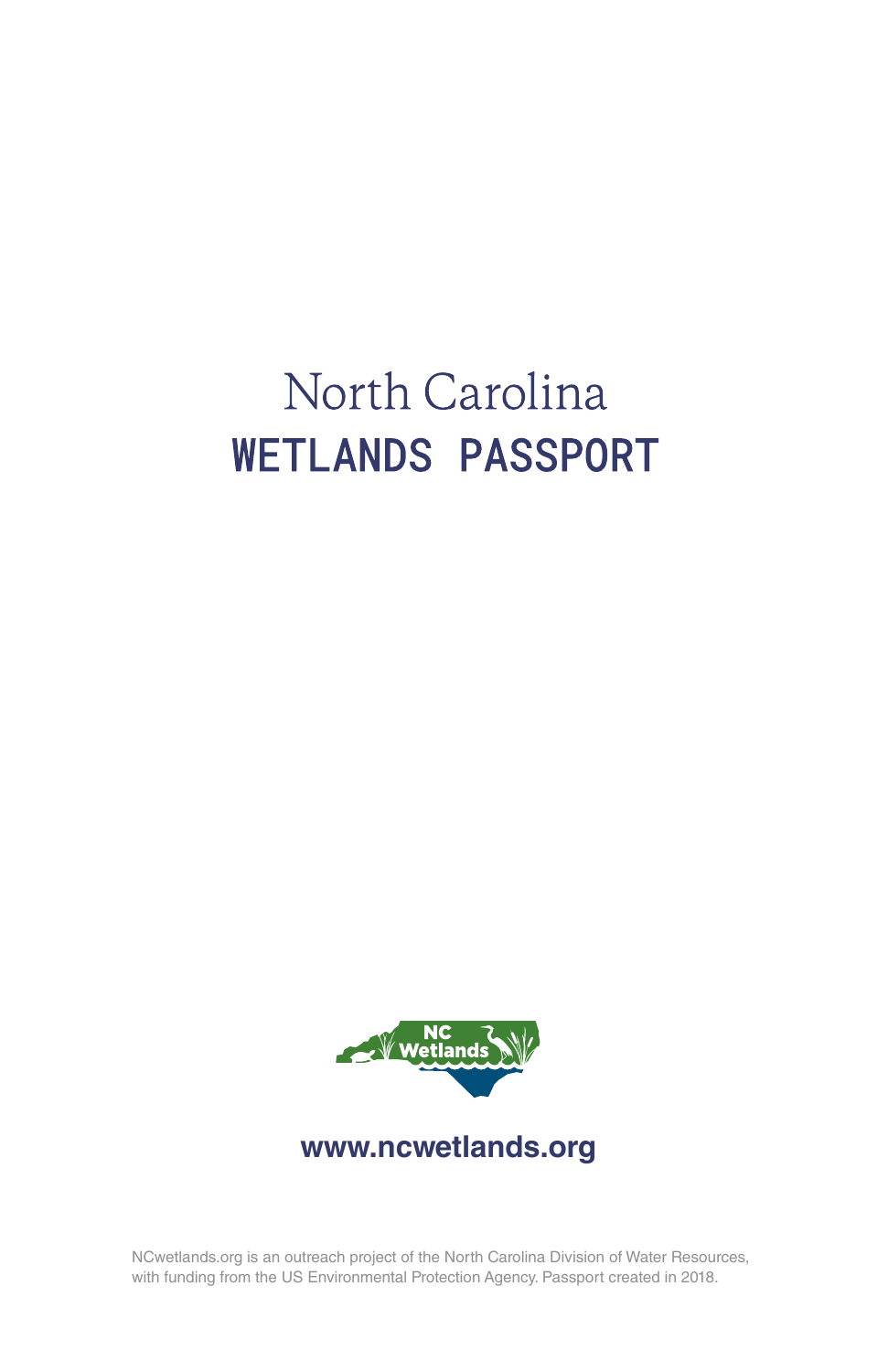**We are excited that you are joining us on a North Carolina wetland journey!** We hope this passport will help you find wetlands you've never seen before or help you reconnect with wetlands you may have forgotten. This passport will unlock the door to your future wetland adventures in North Carolina - in wetlands right next door or wetlands on the opposite side of the state. Let your North Carolina wetland adventure begin!

### **What is in the passport:**

This passport lists and maps over 220 publicly accessible wetlands across North Carolina. Sites are listed alphabetically by ecoregion (Mountain, Piedmont, and Coastal Plain) with address information provided. Wetland sites are numbered in the order listed and shown on a centerfold map (pages 6-7).

### **To find a wetland site:**

Use the centerfold map to find a site number in an area you want to visit; then, find that number in the numerical list to learn the wetland site name and location.

### *OR*

Use the alphabetical list of wetland site names to search for a known wetland site; then, use the number to find the location on the map. (Note: if you do not know which ecoregion the site is in, you may need to search all three ecoregion site lists to find the name.)

#### **Be safe:**

Have fun on your wetland adventures, but also be safe. When possible, contact the location to confirm hours of operation. While these wetlands are publicly accessible, there may be guidelines and restrictions at some of the sites. Be sure to follow all guidelines and signage at a wetland site.

Many of these wetlands are located on state game lands which are open to hunting and gates may be closed during parts of the year. It is always a good idea to familiarize yourself with dates of hunting seasons and wear blaze orange on game lands.

Also remember, these are natural areas with wildlife and sometimes rough terrain. Dress accordingly, take sunscreen and insect repellant, and always be aware of your surroundings! Mostly…HAVE FUN!

### **Know before you go — interactive map:**

Familiarize yourself with the site and how to get there. Some sites require 4-wheel drive vehicles and some have very rough walking conditions. For some sites, you can view wetlands from your vehicle or bike. Visit our interactive map (at www.ncwetlands.org) to learn more about each site on the passport map, including activities available, how to find the wetlands, types of wetlands on site, links to photos, etc. The website also contains lots of information about North Carolina's beautiful wetlands.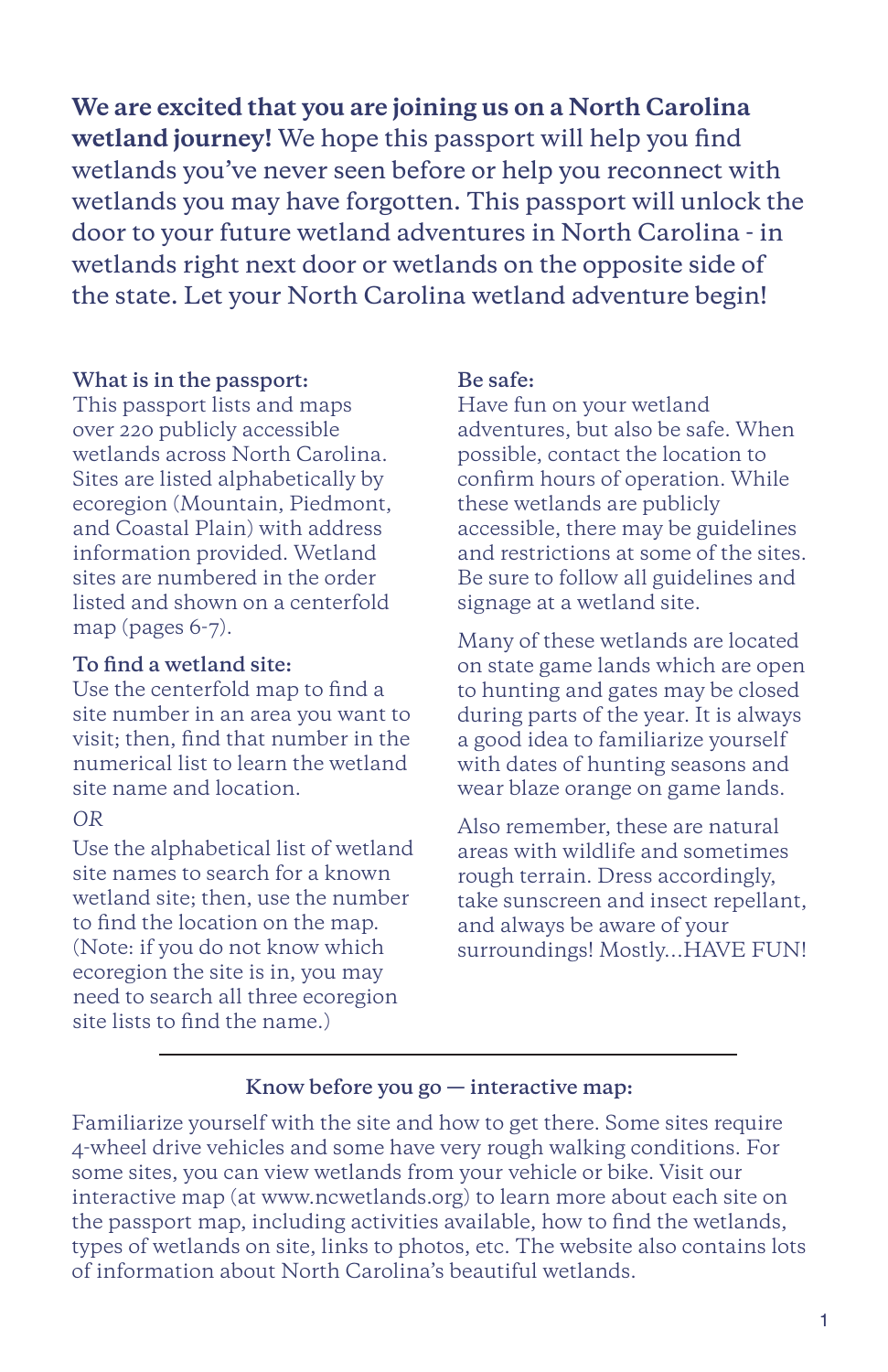## **Mountain Wetland Sites**

|      | Art & Nature Trail at Kellogg<br><b>Conference Center</b><br>362 South Rugby Road,<br>Hendersonville, NC                                    |      | <b>ib</b> Kanuga Bog<br>130 Kanuga Chapel Dr,<br>Hendersonville, NC 28739                                   |
|------|---------------------------------------------------------------------------------------------------------------------------------------------|------|-------------------------------------------------------------------------------------------------------------|
|      | 2 Bass Lake Trail<br>1 Bass Lake Drive,                                                                                                     |      | <b>B</b> Morse Park<br>2932 Memorial Hwy,<br>Lake Lure, NC 28746                                            |
|      | Blowing Rock NC 28605<br><b>8</b> Beaver Lake Bird Sanctuary                                                                                |      | <b>17</b> Needmore Game Lands<br>Needmore Rd., Bryson City, NC 28713                                        |
|      | 1056 Merrimon Ave, Asheville, NC 28804<br><b>Blue Ridge Conservancy</b><br><b>Preserve in Foscoe</b><br>Aldridge Road, Banner Elk, NC 28604 | 18 ) | Oklawaha Greenway Trail-<br><b>Patton Park Access</b><br>Near N. Main St.,<br>Hendersonville, NC 28792      |
|      | <b>Bluff Mountain Preserve</b><br><b>Bluff Mountain Preserve,</b><br>Creston, NC 28684                                                      |      | <b>D</b> Old Airport Trail-Little<br><b>Tennessee River Greenway</b><br>111 Highlands Rd, Franklin NC 28734 |
| 8.   | <b>Brookshire Park</b><br>574 Brookshire Road, Boone, NC 28607                                                                              |      | <sup>2</sup> Panthertown Valley Bog<br>(Nantahala National Forest)                                          |
|      | <b>Clawson Burnley Park</b><br>335 Hunting Hills Road,<br>Boone, NC 28607                                                                   |      | East end of Breedlove Rd.,<br>Glenville, NC 28736<br>(2) Pink Beds of the Pisgah                            |
| 8)   | <b>Cold Prong Pond Overlook Trail</b><br><b>Blue Ridge Parkway,</b>                                                                         |      | (Pisgah National Forest)<br>1600 Pisgah Highway, NC 28768                                                   |
|      | Cold Prong, NC 28605<br><b>Delany Bog</b>                                                                                                   | (22) | <b>Roby Shomaker Wetlands Park</b><br>420 Pharmacy St,                                                      |
|      | 503 NC-107, Cashiers, NC 28717                                                                                                              | (23) | Newland, NC 28657<br><b>Suli Marsh-Little Tennessee</b>                                                     |
|      | <b>Dupont State Recreational Forest</b><br>Staton Road, Cedar Mountain, NC 28718                                                            |      | <b>River Greenway</b><br>1294 Riverview St, Franklin, NC 28734                                              |
|      | <b>ii</b> Great Smoky Mountains<br><b>National Park</b><br>1194 Newfound Gap Road,<br>Cherokee, NC 28719                                    |      | 24 Tallulah Wetlands<br>241 Ledbetter Rd.<br>Robbinsville, NC 28771                                         |
| 12)  | <b>Jackson Park</b><br>801 Glover Street.<br>Hendersonville, NC 28792                                                                       | 25)  | <b>The Park at Flat Rock</b><br>55 Highland Golf Dr,<br>Flat Rock, NC 28731                                 |
| 18 ) | Julian Price Memorial Park,<br><b>Boone Fork trail</b><br>Blue Ridge Parkway Milepost 299.9,                                                | 26 ) | <b>The Village Green Cashiers</b><br>Hwy 107 and Hwy 64,<br>Cashiers, NC 28717                              |
|      | Blowing Rock, NC 28605                                                                                                                      |      | <b>7</b> Trout Lake: Moses Cone<br><b>Memorial Park</b>                                                     |
| 14)  | <b>Julian Price Memorial Park,</b><br><b>Price Lake</b><br>Blue Ridge Parkway Milepost 298,<br>Blowing Rock, NC 28605                       |      | Blue Ridge Pkwy,<br>Blowing Rock, NC 28605                                                                  |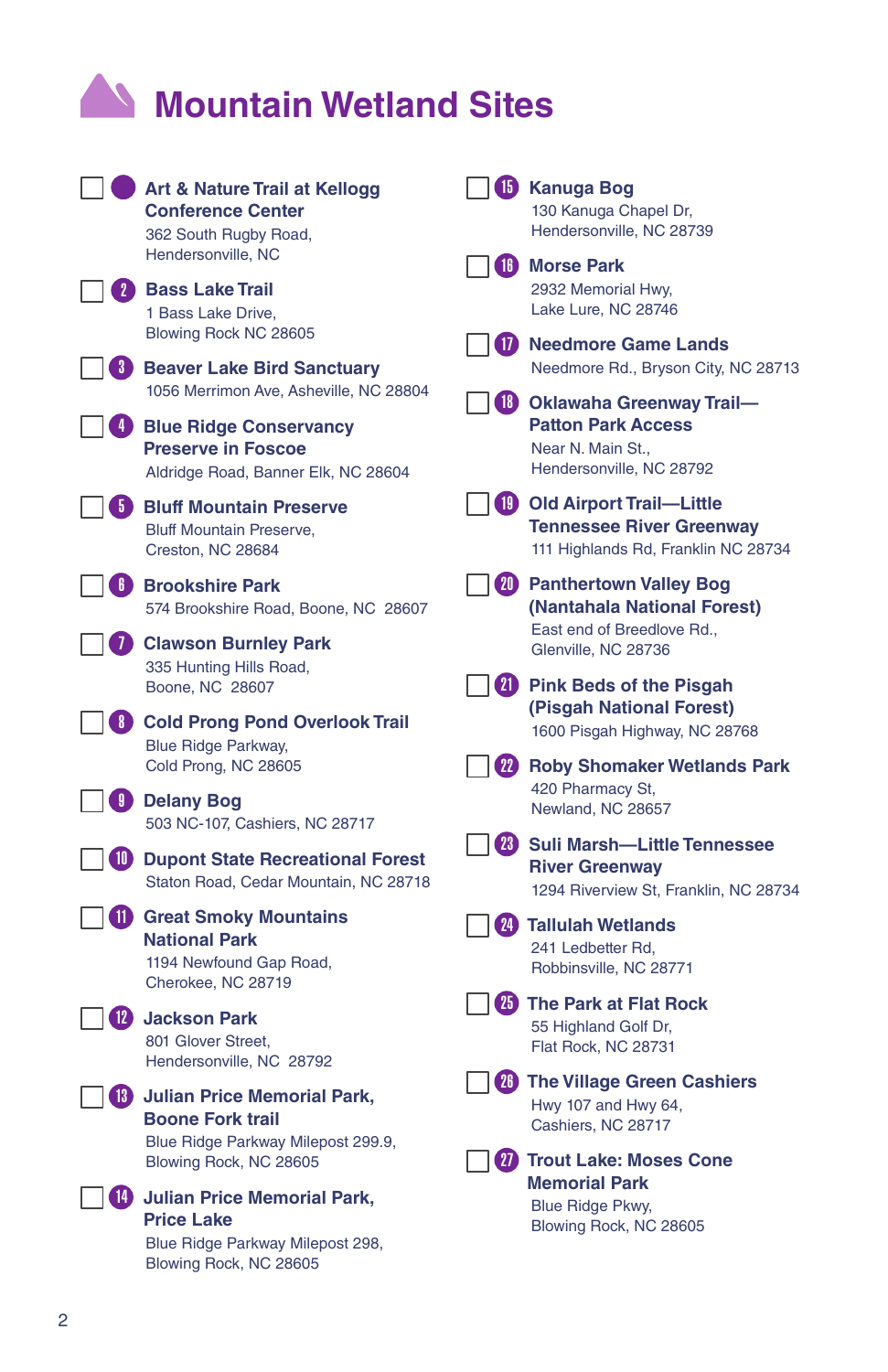|                    | 28 Valle Crucis Community Park<br>2892 Broadstone Rd., Banner Elk, NC<br>29 Walton Trail, Nantahala<br><b>National Forest</b><br>8100 Conlys Creek Rd.,<br>Bryson City, NC 28713 |      | <b>30</b> Wesley's Park<br>573 NE Main St, Franklin, NC 28734<br><b>61</b> White Oak Bottoms at Standing<br><b>Indian Campground</b><br>Off Forest Development Rd 67, Franklin,<br><b>NC 28734</b> |
|--------------------|----------------------------------------------------------------------------------------------------------------------------------------------------------------------------------|------|----------------------------------------------------------------------------------------------------------------------------------------------------------------------------------------------------|
|                    | <b>Piedmont Wetland Sites</b>                                                                                                                                                    |      |                                                                                                                                                                                                    |
|                    | <b>42 Abbotts Creek Trail Greenway</b><br>South end of Dunn Rd,<br>Raleigh, NC 27614                                                                                             | (44) | <b>Clemmons Educational</b><br><b>State Forest</b><br>2256 Old US Hwy 70 W,<br>Clayton, NC 27520                                                                                                   |
|                    | <b>68</b> Apex Nature Park<br>2600 Evans Road, Apex, NC 27502                                                                                                                    |      | 45 Conover City Park<br>361 5th Ave SE, Conover, NC 28613                                                                                                                                          |
|                    | <b>ND</b> Beaver Marsh Preserve<br>Cascadilla St, Durham, NC 27704<br><b>65</b> Bicentennial Greenway                                                                            | (46) | <b>Courtland Park</b><br>1101 Courtland Ave                                                                                                                                                        |
|                    | at Gibson Park<br>5207 W Wendover Ave,<br>Jamestown, NC 27282                                                                                                                    |      | Reidsville, NC 27320<br><b>47</b> Crooked Run Wildlife<br><b>Management Area</b>                                                                                                                   |
|                    | 69 Blum Park Constructed Wetlands<br>NE 25th St, Winston-Salem, NC 27105                                                                                                         |      | NC 39 Hwy N, Henderson, NC<br>49 Duke Stream + Wetland                                                                                                                                             |
| $\left( 37\right)$ | Bog Garden at Benjamin Park<br>1101 Hobbs Road,<br>Greensboro, NC 27405                                                                                                          |      | <b>Assessment Management</b><br>Park (SWAMP)<br>3001 Cameron Blvd, Durham, NC 27705                                                                                                                |
|                    | <b>69 Boone's Cave County Park</b><br>3553 Boones Cave Rd,                                                                                                                       |      | 49 Eagle Spur Trail<br>Stagecoach Rd, Durham NC 27713                                                                                                                                              |
| $\left(39\right)$  | Lexington, NC 27295<br><b>Brinkleyville Game Land</b><br>29220 NC-561, Enfield, NC 27823                                                                                         |      | <b>60</b> Embro Game Land<br>Embro-Odell Rd. (NC-1509),<br>Macon, NC 27551                                                                                                                         |
|                    | 40 Brumley Nature Preserve<br>3650 Old State Hwy 10,<br>Durham, NC 27705                                                                                                         |      | <b>60</b> Flat Branch Nature Preserve<br>11600 Tom Short Rd,<br>Charlotte, NC 28277                                                                                                                |
|                    | <b>Buffaloe Rd Athletic Park</b><br>5812 Buffaloe Rd, Raleigh, NC 27616                                                                                                          |      | <b>62</b> Fred Fletcher Park<br>820 Clay St, Raleigh, NC 27605                                                                                                                                     |
|                    | <sup>42</sup> Cary Greenway—Higgins<br>129 Danforth Dr, Cary, NC 27511                                                                                                           |      | 68 Glenn C. Hilton,<br><b>Jr. Memorial Park</b><br>2000 6th St NW, Hickory, NC 28601                                                                                                               |
|                    | 48 Catawba College Ecological<br><b>Preserve</b><br>2300 W Innes Street,<br>Salisbury, NC 28144                                                                                  | 54)  | <b>Haw River State Park</b><br>339 Conference Center Drive,<br>Browns Summit, NC 27214                                                                                                             |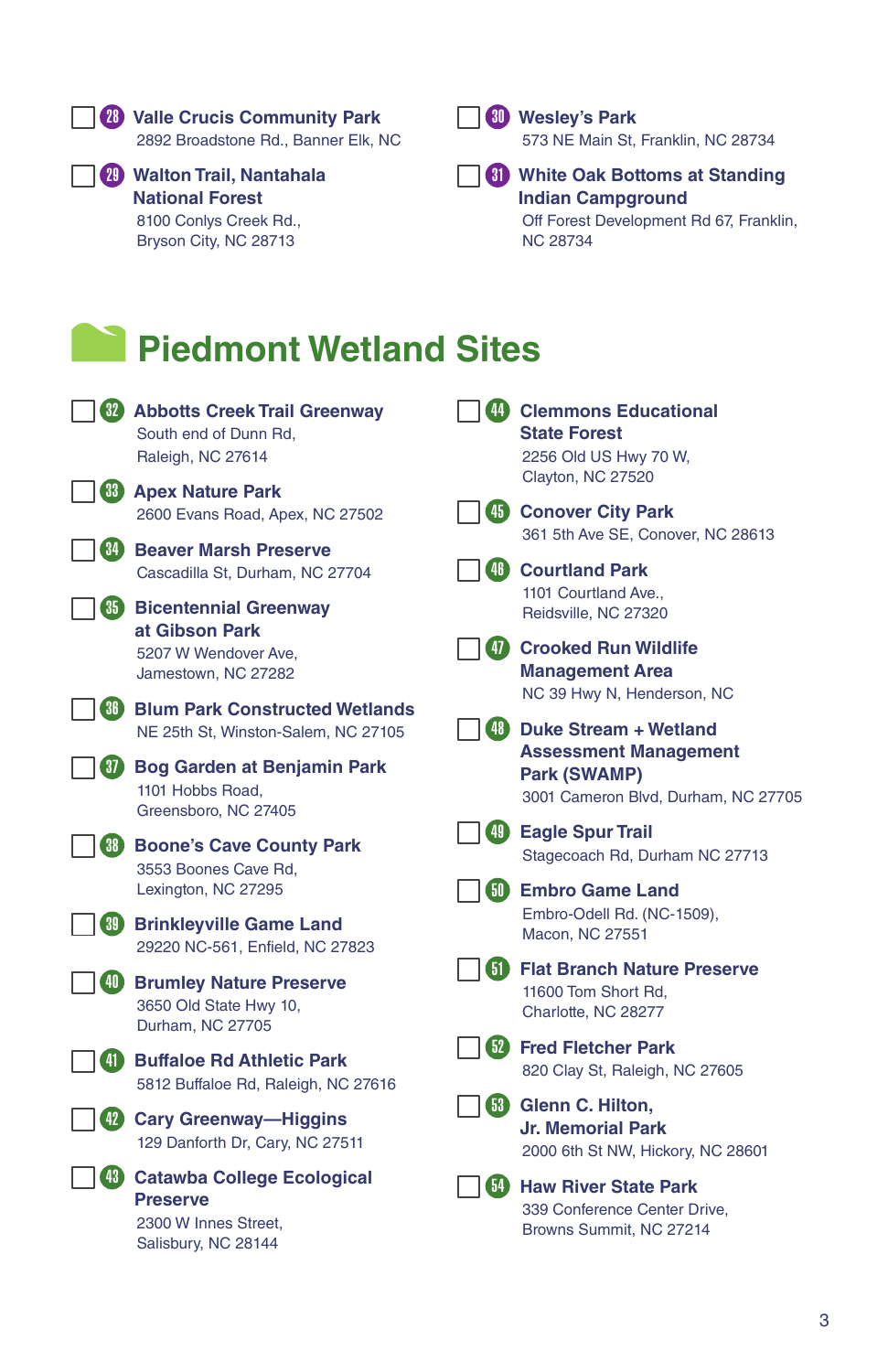### **Piedmont Wetlands Sites**

|        | <b>Hemlock Bluffs Nature Preserve</b><br>2616 Kildaire Farm Rd.<br>Cary, NC 27511                           |                  | 70 Legend Park<br>550 City Road, Clayton, NC, 27520                                                                   |
|--------|-------------------------------------------------------------------------------------------------------------|------------------|-----------------------------------------------------------------------------------------------------------------------|
| (56)   | <b>Historic Yates Mill County Park</b><br>4620 Lake Wheeler Road,                                           |                  | <i><b>II</b></i> Mallard Creek Greenway<br>235 E Mallard Creek Church Rd.<br>Charlotte, NC 28262                      |
|        | Raleigh, NC 27603<br>Horseshoe Farm Nature Preserve<br>2928 Horse Shoe Farm Rd, Raleigh, NC                 |                  | Mason Farms Biological Reserve<br>University of North Carolina at Chapel<br>Hill, Chapel Hill, NC 27517               |
| 〔58〕   | <b>Jordan Gameland-Beaver Creek</b><br>1309 New Hill Olive Chapel Rd,<br>Apex, NC 27502                     |                  | <b>78</b> McAlpine Creek Greenway<br>11817 Johnston Rd, Charlotte, NC 28226                                           |
|        | <b>69</b> Jordan Gameland-                                                                                  |                  | <b>19 McAlpine Creek Park</b><br>8711 Monroe Rd, Charlotte, NC 28212                                                  |
|        | <b>Lower Little Creek</b><br>Farrington Rd, Chapel Hill NC 27517                                            |                  | <b>6 McDowell Nature Preserve</b><br>15222 York Rd, Charlotte, NC 28278                                               |
|        | <b>60</b> Jordan Gameland-<br><b>New Hope Creek</b><br>1918 W NC 54, Durham NC 27707                        | <b>78</b>        | <b>Milburnie Park Neuse River Trail</b><br>5428 Allen Dr, Raleigh, NC 27610                                           |
|        | <b>GD</b> Jordan Gameland-<br><b>Northeast Creek</b><br>515 O'Kelly Chapel Rd, Cary, NC 27713               | $\boldsymbol{w}$ | <b>Morrow Mountain State Park</b><br>49104 Morrow Mountain Rd.,<br>Albemarle, NC 28001                                |
| 62     | <b>Jordan Gameland 4 Stagecoach</b><br>3877 Stagecoach Rd.,<br>Durham NC 27713                              |                  | <b>18</b> Nat Greene Trailhead<br>4463 Old Battleground Rd,<br>Greensboro, NC 27410                                   |
| C 63 D | <b>Jordan Gameland Upper</b><br><b>Little Creek</b><br>6083 George King Rd,                                 |                  | New Hope Bottomlands Trail<br>3751 SW Durham Dr,<br>Durham, NC 27707                                                  |
|        | Durham, NC 27707<br><b>(1)</b> Kirk Farm Park Boardwalk                                                     |                  | <b>60 Pee Dee National Wildlife Refuge</b><br>5770 U.S. Highway 52 North,<br>Wadesboro, NC 28170                      |
|        | 235 E Mallard Creek Church Rd,<br>Charlotte, NC 28262                                                       |                  | <b>61</b> Prairie Ridge Ecostation                                                                                    |
|        | <b>65 Lake Crabtree Pk</b><br>1400 Aviation Pkwy,<br>Morrisville, NC 27560                                  |                  | 1671 Gold Star Dr, Raleigh, NC 27607<br><b>82 Purple Martin Greenway Trail</b><br>Skyline Dr, Rutherfordton, NC 28139 |
|        | <b>66 Lake Johnson Park</b><br>4601 Avent Ferry Rd,<br>Raleigh, NC 27606                                    |                  | 83 Raleigh Greenway<br>at Bluffs View Dr<br>Bluffs View Drive, Raleigh NC 27610                                       |
|        | <b>G7</b> Lake Katharine Wetland<br>at Reynolda Gardens<br>100 Reynolda Village,<br>Winston-Salem, NC 27106 |                  | <b>84 Raleigh Greenway Crabtree</b><br><b>Creek Trail</b><br>2380 Crabtree Blvd, Raleigh, NC 27604                    |
|        | <b>B</b> Lake Lynn<br>7921 Ray Rd, Raleigh, NC 27613                                                        |                  | <b>65</b> Raleigh Greenway Rock<br><b>Quarry Rd</b><br>1400 Rock Quarry Rd.,                                          |
| (89)   | <b>Lake Raleigh</b><br>Raleigh, NC 27606                                                                    |                  | Raleigh, NC 27610                                                                                                     |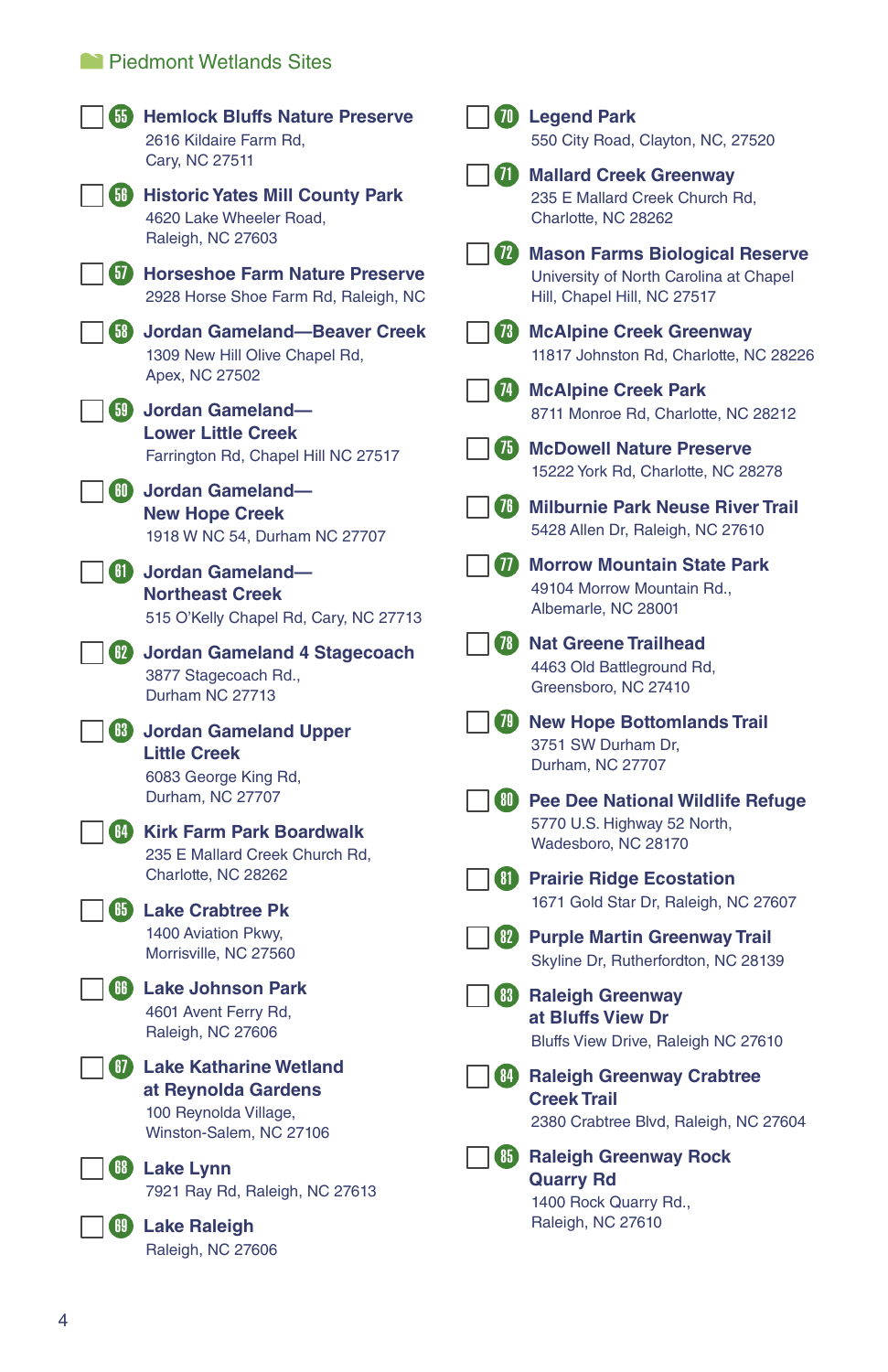### **Piedmont Wetland Sites**

| 86              | <b>RibbonWalk Nature Preserve</b><br>4601 Nevin Rd, Charlotte, NC 28269             | 95    | <b>Swift Creek Bluffs</b><br><b>Nature Preserve</b>                     |
|-----------------|-------------------------------------------------------------------------------------|-------|-------------------------------------------------------------------------|
| 87              | <b>Richardson-Taylor Preserve</b><br>350 Plainfield Rd.                             |       | 7800 Holly Springs Rd,<br>Raleigh, NC 27606                             |
|                 | Greensboro, NC 27455                                                                | 96    | <b>Tanglewood Park</b><br>4061 Clemmons Rd.                             |
| 88 <sup>2</sup> | <b>Riverbend Park</b><br>6700 North NC 16 Highway,                                  |       | Clemmons, NC 27012                                                      |
|                 | Conover, NC 28613                                                                   | 97    | <b>Turnipseed Nature Preserve</b>                                       |
| 89 <sup>°</sup> | <b>Robertson Millpond Preserve</b><br>6333 Robertson Pond Road.                     |       | 7100 Hunt Valley Trail,<br>Wendell, NC 27591                            |
|                 | Wendell, NC 27591                                                                   | 98    | <b>Uwharrie National Forest</b>                                         |
| 90`             | <b>Sandy Creek Game Land</b><br>11566 Sumler Rd, Castalia, NC 27816                 |       | US Forest Service Rd 576,<br>Troy, NC 27371                             |
| 91              | <b>Sandy Creek Park</b>                                                             | 99    | <b>WakeMed Soccer Park</b>                                              |
|                 | 3510 Sandy Creek Dr,                                                                |       | 201 Soccer Park Dr, Cary, NC 27511                                      |
|                 | Durham, NC 27707                                                                    | (10D) | <b>Walnut Creek Wetland Park</b><br>950 Peterson St., Raleigh, NC 27610 |
|                 | <b>Sanford Creek Greenway</b>                                                       |       |                                                                         |
|                 | Fawn Lily Dr or Marshal Farm St,<br>Wake Forest, NC 27587                           | (M)   | <b>West Branch Nature Preserve</b><br>18444 Shearer Rd.                 |
| 93              | <b>Shelley Lake</b>                                                                 |       | Davidson, NC 28036                                                      |
|                 | 1400 W Millbrook Rd, Raleigh, NC 27612                                              | (102) | <b>White Oak Creek Greenway</b><br>Green Level Church Road,             |
|                 | <b>Stephens Road Nature Preserve</b><br>5901 Stephens Rd,<br>Huntersville, NC 28078 |       | Apex, NC 27523                                                          |

### **Find Your Own Wetland Sites**

| <u> 1989 - Johann Barbara, martin a</u>                                                                                                                                                                                           | $\Box$ . The contract of the contract of $\Box$ |
|-----------------------------------------------------------------------------------------------------------------------------------------------------------------------------------------------------------------------------------|-------------------------------------------------|
| $\frac{1}{2}$ . The contract of the contract of the contract of the contract of the contract of the contract of the contract of the contract of the contract of the contract of the contract of the contract of the contract of t |                                                 |
| $\frac{1}{2}$ . The contract of the contract of the contract of the contract of the contract of the contract of the contract of the contract of the contract of the contract of the contract of the contract of the contract of t |                                                 |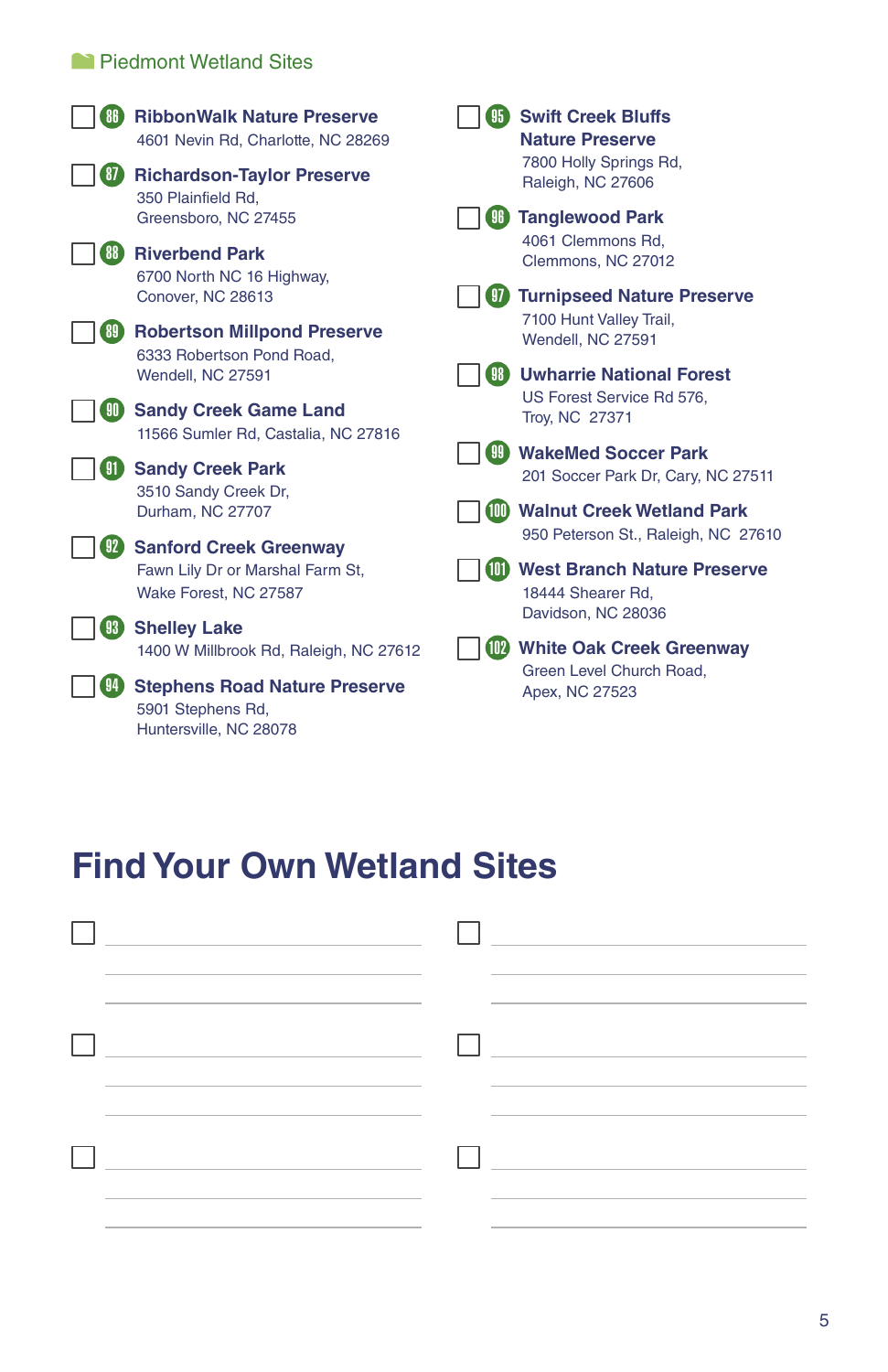# **Public Wetland Locations**

For an interactive map visit **www.ncwetlands.org**





**TRIANGLE AREA**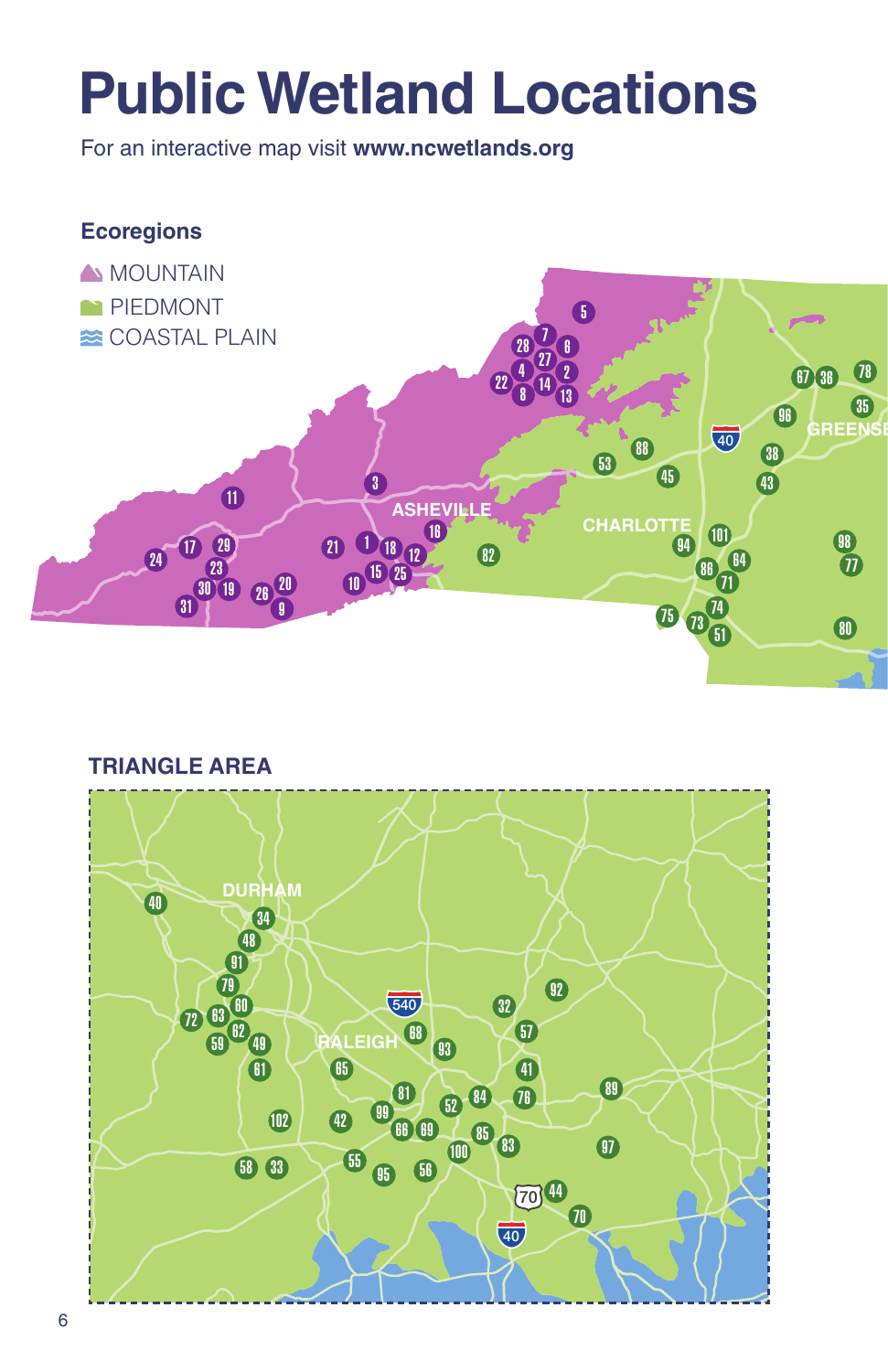

### **WILMINGTON AREA**

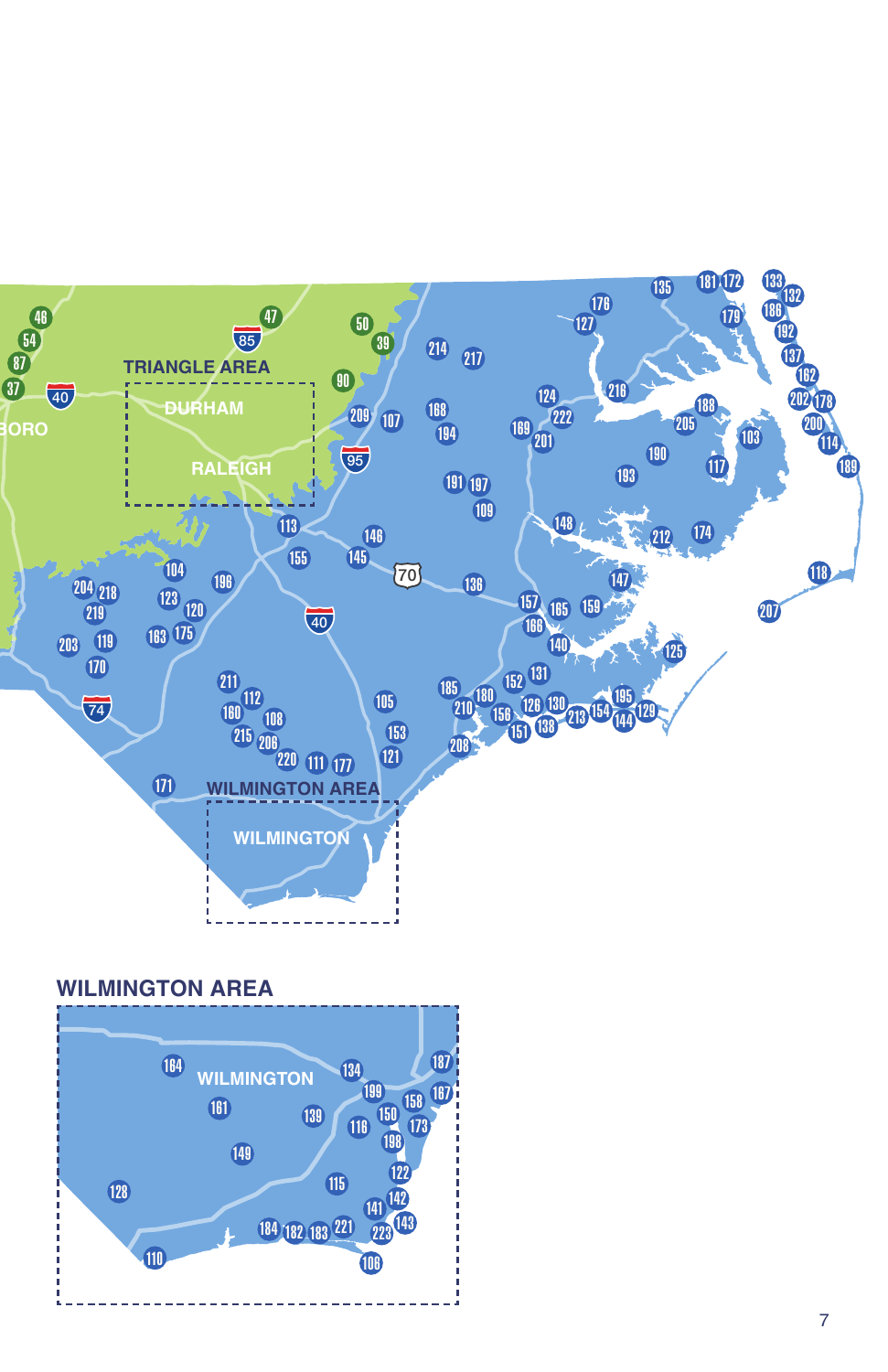|                                    | <b>68</b> Alligator River National<br><b>Wildlife Refuge</b><br>US 64/264, Manns Harbor, NC 27953 |                  | <b>10</b> Cape Fear River Trail at<br><b>J Bayard Clark Park</b><br>631 Sherman Dr, Fayetteville NC 28301                    |
|------------------------------------|---------------------------------------------------------------------------------------------------|------------------|------------------------------------------------------------------------------------------------------------------------------|
|                                    | (B) Anderson Creek Park<br>1492 Nursery Rd, Lillington, NC 27546                                  |                  | Cape Fear River Wetlands<br><b>Game Land</b><br>Shaw Swamp Tract-Shaw Highway,                                               |
|                                    | <b>65 Angola Bay Game Land</b><br>Wallace, NC 28466                                               |                  | Rocky Point, NC 28457                                                                                                        |
| 10G)                               | <b>Bald Head Woods Reserve</b><br>Federal Rd, Bald Head Island, NC 28461                          | (122)            | <b>Carolina Beach State Park</b><br>1010 State Park Road.<br>Carolina Beach NC 28428                                         |
| $^{\textcolor{red}{\textbf{(m)}}}$ | <b>Battle Park</b><br>1308 Falls Rd, Rocky Mount NC                                               |                  | <b>18 Carvers Creek State Park</b><br>2505 Long Valley Road,                                                                 |
|                                    | <b>68 Bay Tree Lake State Park</b><br>Hwy 41, Harrells, NC 28444                                  | (124)            | Spring Lake, NC 28390<br><b>Cashie Wetland Walk and</b>                                                                      |
| (III)                              | <b>Beech St Greenway/</b><br><b>South Tar River</b>                                               |                  | <b>River Boardwalk</b><br>101 York St., Windsor, NC 27983                                                                    |
|                                    | 201 Beech Street, Greenville NC 27858                                                             |                  | <b>12 Cedar Island National</b>                                                                                              |
|                                    | <b>ID</b> Bird Island Coastal Reserve<br>8468 Bay St, Sunset Beach, NC 28468                      |                  | <b>Wildlife Refuge</b><br>Boat ramps at 1180 NC-12,<br>Atlantic, NC 28511 or 1099 Lola Rd.                                   |
| W                                  | <b>Black River Preserve</b><br>Public boat access ramp:<br>352 Hunts Bluff Rd, Kelly, NC 28448    |                  | Cedar Island, NC 28520<br><b>129 Cedar Point Tideland National</b>                                                           |
|                                    | (iii) Bladen Lakes State Forest                                                                   |                  | <b>Recreation Trail</b><br>Forest Rte 153A, Swansboro, NC 28584                                                              |
| <b>(1B)</b>                        | 4470 NC-242 Elizabethtown, NC 28337<br><b>Bob Wallace Jaycee Kiddie Park</b>                      |                  | <b>17</b> Chowan Swamp Game Land<br>115 New Ferry Rd, Gatesville, NC 27938                                                   |
|                                    | S 2nd St Smithfield, NC 27577                                                                     | $\overline{128}$ | <b>Columbus County Game Land</b>                                                                                             |
|                                    | <b>19</b> Bodie Island Lighthouse<br>8180 Bodie Island Lighthouse Rd,                             |                  | approx 4109 Dock Rd,<br>Whiteville, NC 28472                                                                                 |
|                                    | Nags Head, NC 27959                                                                               | $\mathbf{C}$     | <b>Core Sound Willow Pond</b><br>1785 Island Rd,                                                                             |
|                                    | <b>65 Boiling Spring Lakes Preserve</b><br>1 Leeds Rd, Southport, NC 28461                        |                  | Harkers Island, NC 28531                                                                                                     |
| (1B)                               | <b>Brunswick Nature Park</b><br>2601 River Road (NC 133),<br>Winnabow, NC 28479                   |                  | <b>69 Croatan National Forest-</b><br><b>Patsy Pond Trail</b><br>WRC trailhead: 3610 NC Highway 24,<br><b>Boque NC 28570</b> |
| W                                  | <b>Buckridge Coastal Reserve</b><br>Grapevine Landing (SR 1314),<br>Columbia, NC 27925            |                  | <b>681</b> Croatan National Forest:<br><b>Great Lake</b>                                                                     |
| <b>THE</b>                         | <b>Buxton Woods Coastal Reserve</b><br>50400 Water Association Road,<br><b>Buxton, NC 27920</b>   |                  | Forest Road 1101, Bogue, NC 28570<br>(B) Currituck Banks<br><b>Estuarine Reserve</b>                                         |
| <b>(119)</b>                       | <b>Calloway Forest Preserve</b><br>4407 Aberdeen Rd, Raeford, NC 28376                            |                  | Corolla, NC 27927<br>(BB) Currituck National Wildlife Refuge<br>F4FV+QF Carova Beach, Fruitville, NC                         |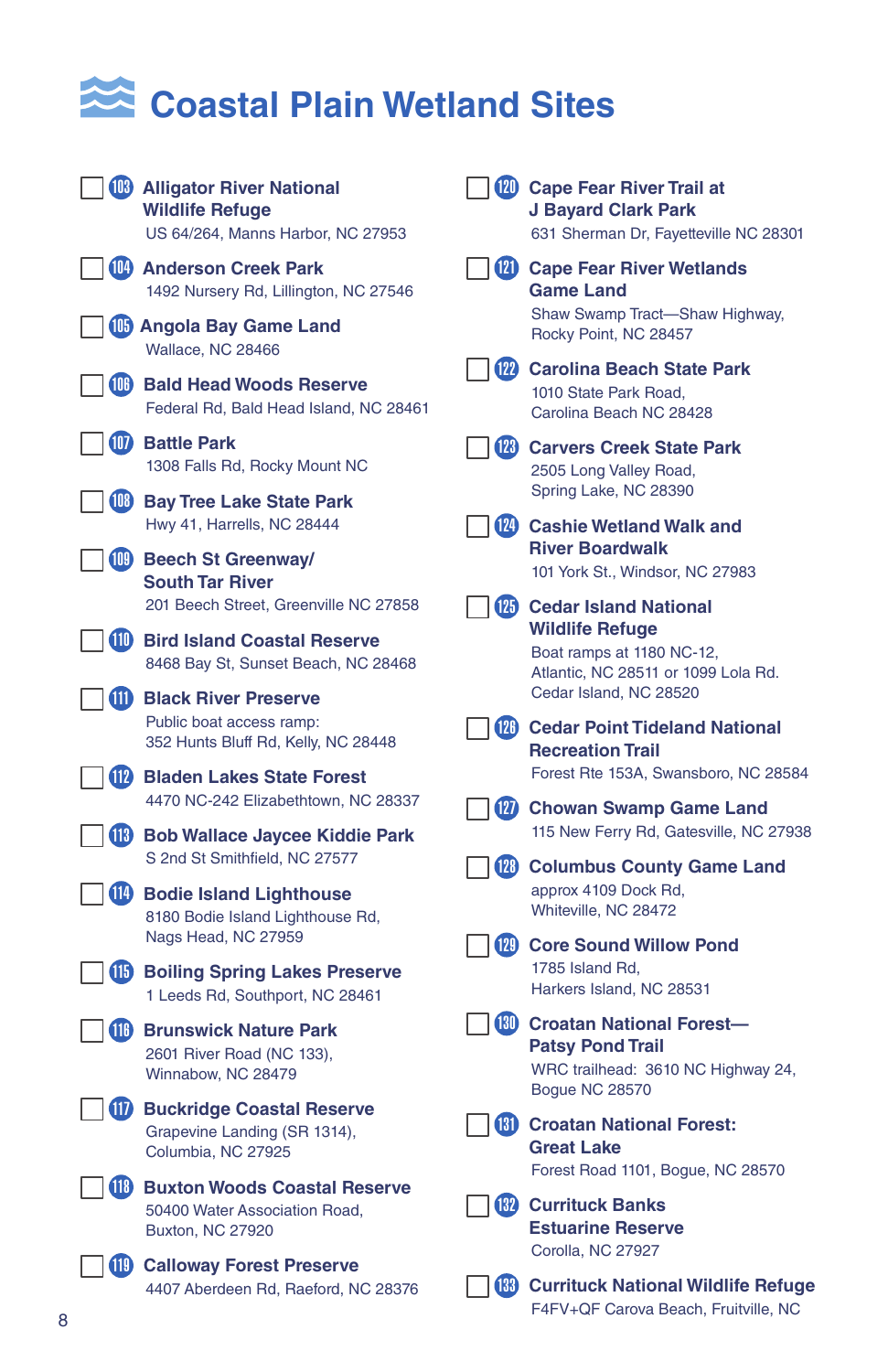Washington, NC 27889

|            | <b>(K)</b> Cypress Cove Park<br>844 Appleton Way NE,<br>Leland, NC 28451                          |                | (B) Green Swamp Preserve<br>Green Swamp Rd NW,<br><b>Supply, NC 28462</b>                    |
|------------|---------------------------------------------------------------------------------------------------|----------------|----------------------------------------------------------------------------------------------|
|            | <b>65 Dismal Swamp State Park</b><br>2294 US Highway 17 N,<br>South Mills, NC 2797                | (HD            | <b>Halyburton Park</b><br>4099 S 17th St., Wilmington, NC 28412                              |
|            | <b>69 Dover Bay Game Land</b><br>1420 Loftin Farm Rd, Dover, NC                                   | <b>(H)</b>     | <b>Hammocks Beach State Park</b><br>1572 Hammocks Beach Road,<br>Swansboro, NC 28584         |
| <b>187</b> | <b>Duck Town Park Boardwalk</b><br>Duck Town Park Boardwalk,<br>Duck, NC 27949                    |                | <b>12</b> Haywood Landing-<br><b>Croatan National Forest</b><br>Maysville, NC 28555          |
| (138)      | <b>Emerald Isle Woods Park</b><br>9404 Coast Guard Rd.,<br>Emerald Isle, NC 28594                 | $\times$       | <b>Holly Shelter Game Land-</b><br><b>Shelter Creek Boat Launch</b><br>12380 Shaw Highway    |
|            | (图) Ev-Henwood Nature Preserve<br>6150 Rock Creek Road,<br>Leland, NC 28451                       |                | Hampstead, NC 28443<br>Hoop Pole Creek Nature Trail<br>Rt 58, Atlantic Beach, NC 28512       |
| (140)      | <b>Flanners Beach Campground</b><br>Flanners Beach Rd,<br>New Bern, NC 28560                      | (155)          | <b>Howell Woods Environmental</b><br><b>Learning Center</b><br>6601 Devils Racetrack Rd,     |
| <b>14D</b> | <b>Fort Fisher "The Rocks"</b><br>Kure Beach, NC 28449                                            |                | Four Oaks, NC 27524<br><b>66 Hubert By-Pass Park</b>                                         |
|            | <b>B</b> Fort Fisher State Historic Site<br>1610 Fort Fisher Blvd S,<br>Kure Beach, NC 28449      | $\overline{a}$ | 220 Hubert Blvd, Hubert, NC 28539<br><b>Jack Smith Creek Wetland</b><br>South of Simmons St/ |
|            | <b>B</b> Fort Fisher State Recreation Area<br>1000 Loggerhead Rd,<br>Kure Beach, NC 28449         | (158)          | Oaks Rd intersection, New Bern, NC<br><b>James E.L. Wade Park</b><br>3500 Bethel Rd,         |
|            | <sup>1</sup> Fort Macon State Park<br>2303 E Fort Macon Rd.<br>Atlantic Beach, NC 28512           | <b>(159)</b>   | Wilmington, NC 28409<br><b>Joe Himbry Waterfront Park</b>                                    |
|            | <b>65 Goldsboro Greenway at</b><br><b>Gloucester Road</b>                                         | (16D)          | 202 Vandemere Rd,<br>Bayboro, NC 28515<br><b>Jones Lake State Park</b>                       |
|            | Corner of Gloucester Rd and Glen Oak<br>Dr, Goldsboro, NC 27530                                   |                | 4117 Hwy 242 N,<br>Elizabethtown, NC 28337                                                   |
|            | <b>49 Goldsboro Greenway</b><br>at W. New Hope Rd<br>W. New Hope Road,                            |                | <b>(b)</b> Juniper Creek Game Land<br>6053 Green Swamp Rd, Ash, NC 28420                     |
|            | Goldsboro, NC 27534<br><b>19 Goose Creek Game Land</b>                                            | (162)          | <b>Kitty Hawk Woods</b><br><b>Ecological Reserve</b><br>983 West Kitty Hawk Road,            |
|            | <b>Southeastern Parcel</b><br>Campbell Creek Wildlife Boat Ramp,<br>34783 NC-33, Aurora, NC 27806 | (163)          | Kitty Hawk, NC 27949<br><b>Lake Rim Park and Trail</b><br>7490 Old Raeford Rd,               |
| (148)      | <b>Goose Creek State Park</b><br>2190 Camp Leach Road,                                            |                | Fayetteville, NC 28304                                                                       |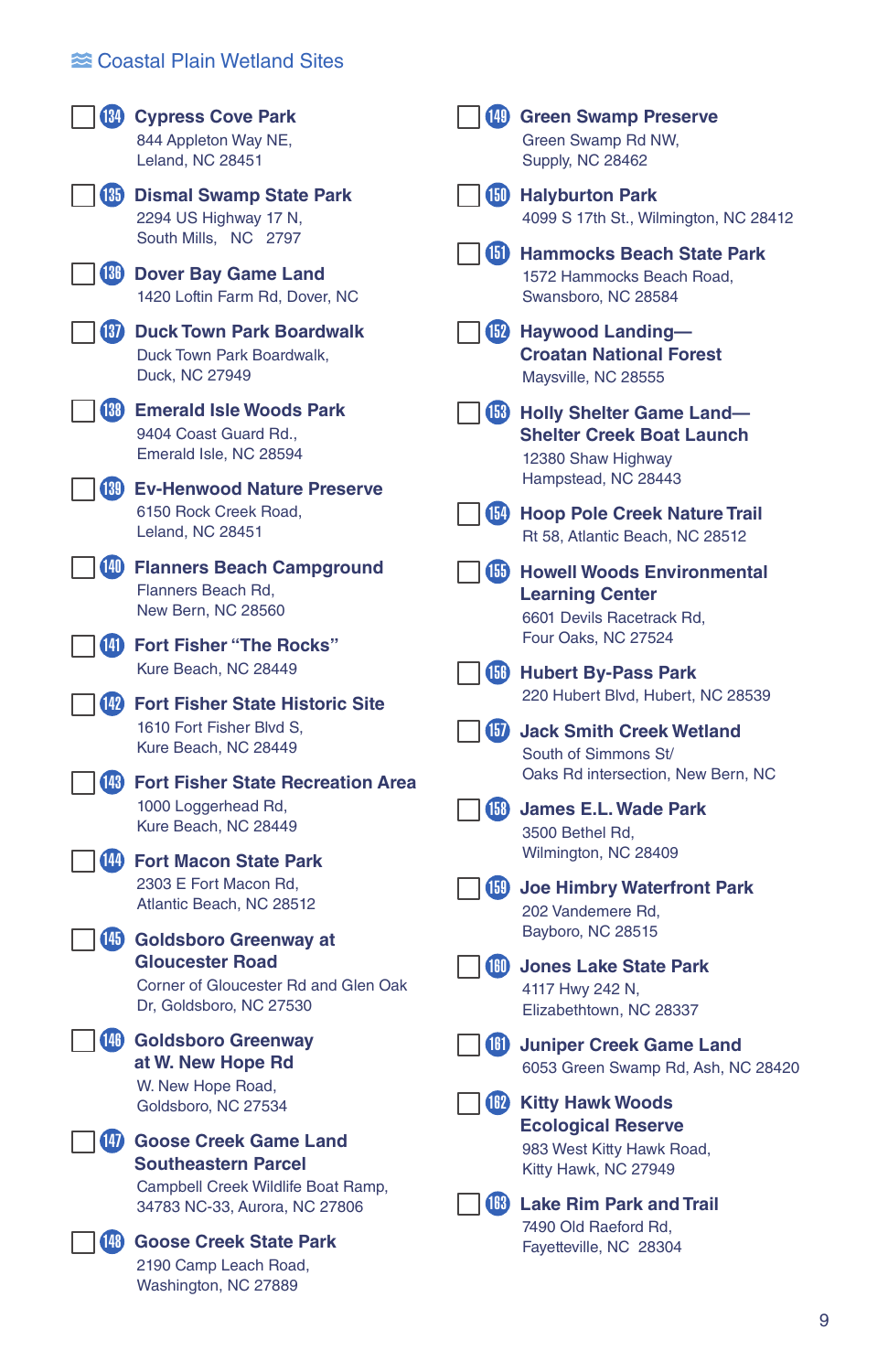|         | (E) Lake Waccamaw State Park<br>1866 State Park Drive,<br>Lake Waccamaw, NC 28450                                                                   |                    | <b>18 Nags Head Woods</b><br><b>Ecological Preserve</b><br>701 Ocean Acres Dr,<br>Kill Devil Hills, NC 27948  |
|---------|-----------------------------------------------------------------------------------------------------------------------------------------------------|--------------------|---------------------------------------------------------------------------------------------------------------|
| (165)   | <b>Latham-Whitehurst Nature Park</b><br>1095 Broad Creek Road,<br>New Bern, NC 28560                                                                | <b>179</b>         | <b>North River Game Land</b><br>Swains Ln, Barco, NC 27917                                                    |
|         | (Hi) Lawson Creek Park<br>1309 Country Club Rd,<br>New Bern, NC 28560                                                                               | (HD                | <b>Northeast Creek Park</b><br>910 Corbin St., Jacksonville, NC 28546                                         |
|         | <b>1999</b> Lee's Nature Park<br>471 Causeway Drive,<br>Wrightsville Beach, NC 28480                                                                |                    | <b>(8)</b> Northwest River Marsh<br><b>Game Land</b><br>Just east of 871 Tulls Creek Rd.,<br>Moyock, NC 27958 |
|         | <b>68 Lower Fishing Creek</b><br><b>Game Land</b><br>1410 NC-97,<br>Tarboro, NC 27866                                                               | (182)              | Oak Island Scenic Walkway-<br>SE 20th St<br>SE 20th St., Oak Island, NC 28465                                 |
|         | <b>(B)</b> Lower Roanoke River<br><b>Wetlands Game Land</b><br>Hwy 125,                                                                             | $\left(183\right)$ | Oak Island Scenic Walkway-<br>SE 31st St<br>SE 31 Street, Oak Island, NC 28465                                |
|         | north of Williamston, NC 27892<br>(D) Lumber River State Park,<br><b>Chalk Banks Access</b>                                                         | (184)              | Oak Island Scenic Walkway-<br><b>SE 9th St</b><br>SE 9th Place East,<br>Oak Island, NC 28465                  |
|         | 26040 Wagram Rd, Wagram, NC 28396<br><b>UD</b> Lumber River State Park,<br><b>Princess Ann Access</b><br>2819 Princess Ann Road,<br>Orrum, NC 28369 |                    | 69 Oakhurst Landing and<br><b>Nature Trail</b><br>244 Riverbend Rd.<br>Jacksonville, NC 28540                 |
|         | <b>12</b> Mackay Island NWR<br>316 Marsh Causeway,<br>Knotts Island, NC 27950                                                                       | $\left(186\right)$ | <b>Outer Banks Center for Wildlife</b><br><b>Education Boardwalk</b><br>1160 Village Lane, Corolla, NC 27927  |
| (178) - | <b>Masonboro Island Reserve</b><br>613 Trails End Rd,<br>Wilmington, NC 28409                                                                       | $\left(187\right)$ | <b>Pages Creek Preserve</b><br>1215 Middle Sound Loop Rd,<br>Wilmington, NC 28411                             |
| (174)   | <b>Mattamuskeet NWR</b><br>85 Mattamuskeet Road.                                                                                                    | (188)              | <b>Palmetto-Peartree Preserve</b><br>Loop Road, Columbia, NC 27925                                            |
|         | Swan Quarter, NC 27885<br><b>16</b> Mazarick Park<br>1400 Belvedere Ave,                                                                            | <b>189</b>         | <b>Pea Island National</b><br><b>Wildlife Refuge</b><br>Hwy 12, Rodanthe NC 27968                             |
|         | Fayetteville, NC 28305<br><b>18 Merchants Millpond State Park</b><br>176 Millpond Road,                                                             | $\mathbf{m}$       | <b>Pettigrew State Park</b><br>2252 Lake Shore Road,<br>Creswell, NC 27928                                    |
|         | Gatesville, NC 27938<br>(W) Moores Creek National Battlefield                                                                                       | (III)              | <b>Phil Carroll Nature Preserve</b><br>2760 W 5th St, Greenville NC 27834                                     |
|         | 40 Patriots Hall Dr., Currie, NC 28435                                                                                                              |                    | <b>B</b> Pine Island Audubon Sanctuary<br>300 Audubon Drive,<br>Corolla, NC 27927                             |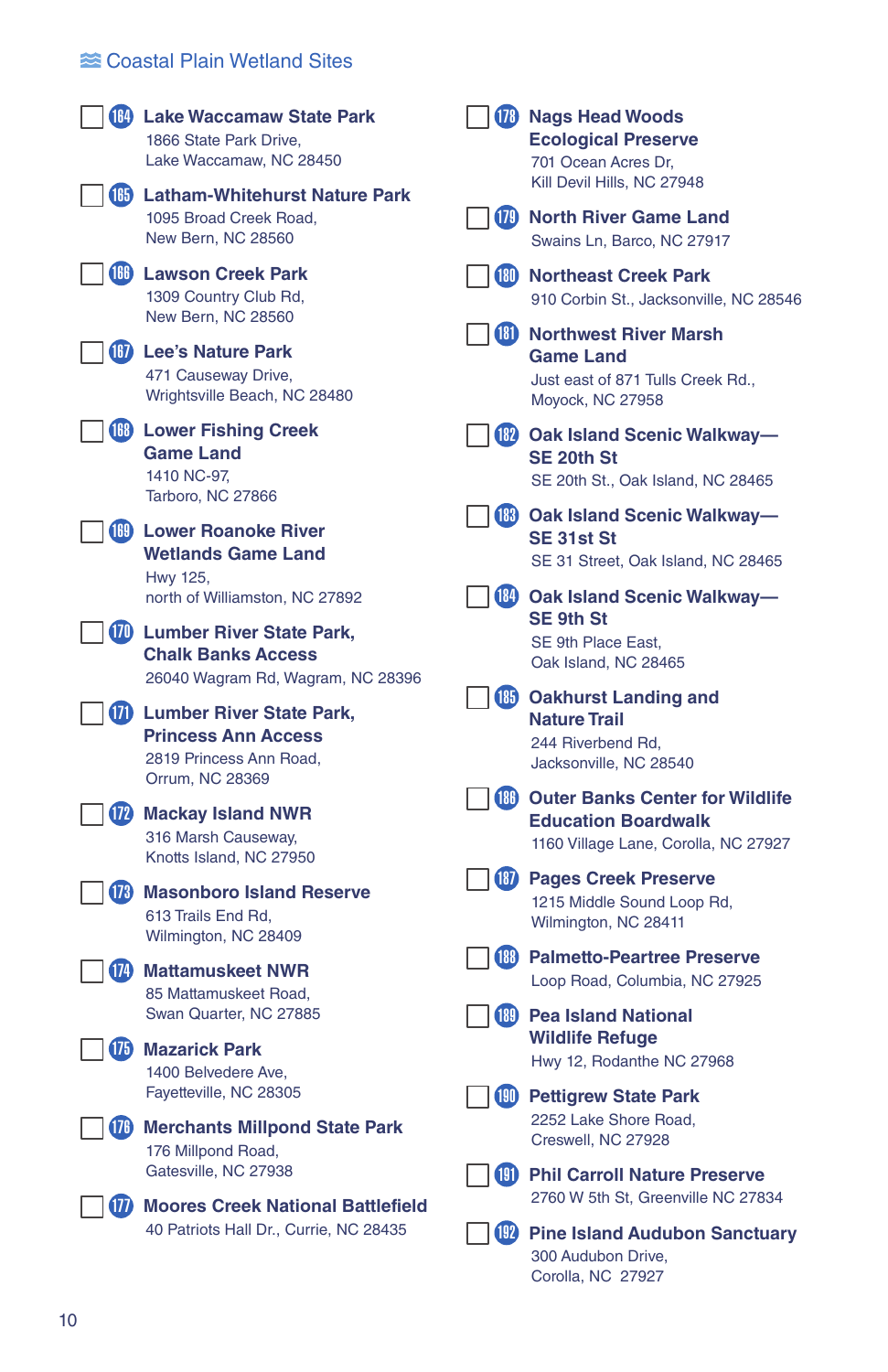|       | (B) Pocosin Lakes National Wildlife<br>Refuge-Pungo Unit<br>205 Ludington Drive (Visitor Center),             | <b>40 Sturgeon City Environmental</b><br><b>Education Center</b><br>4 Court Street, Jacksonville, NC 28540         |
|-------|---------------------------------------------------------------------------------------------------------------|--------------------------------------------------------------------------------------------------------------------|
|       | Columbia, NC 27925<br><b>B</b> Powell Park<br>River View St., Princeville, NC 27886                           | <b>41</b> Suggs Mill Pond Game Lands<br>5274 Live Oak Methodist Church Rd.<br>White Oak, NC 28399                  |
|       | <b>65 Rachel Carson Estuarine</b><br><b>Research Reserve</b><br>101 Pivers Island Rd,                         | <b>47</b> Swanquarter National Wildlife<br><b>Refuge Bell Island Pier</b><br>Bell Island Rd, Swanquarter, NC 27885 |
|       | Beaufort, NC 28516<br><b>69 Rhodes Pond Game Land</b><br>11055 Dunn Rd, Dunn, NC 28334                        | <b>48 Theodore Roosevelt State</b><br><b>Recreation Area</b><br>1 Roosevelt Blvd,                                  |
|       | <b>(B)</b> River Park North<br>1000 Mumford Rd, Greenville NC 27834                                           | Pine Knoll Shores, NC 28512<br><b>UD</b> Tillery Game Land-<br><b>Conoconnara Swamp</b>                            |
|       | <b>B</b> River Road Park<br>6500 River Rd, Wilmington, NC 28412                                               | 1744 Gravel Pit Rd., Tillery, NC 27839                                                                             |
|       | <b>(B)</b> Riverwalk Park<br>NC-133, Belville, NC 28451                                                       | <b>45</b> Tory Hole Park<br>275 N Poplar St,<br>Elizabethtown, NC 28337                                            |
|       | <b>WID</b> Roanoke Island Marshes<br><b>Game Land</b><br>417 NC 345, Manteo NC 27954                          | <b>40 Town of Edenton Stormwater</b><br>Wetlands<br>708 North Granville St.                                        |
|       | <b>200</b> Roanoke River National<br><b>Wildlife Refuge</b><br>114 W Water Street, Windsor, NC 27893          | Edenton, NC 27932<br><b>40</b> Upper Roanoke River Wetlands<br><b>Game Land-Boone Tract</b>                        |
|       | <b>202</b> Run Hill State Natural Area<br>901 W. Corrigan St,<br>Kill Devil Hills, NC 27948                   | Northeast of Rt 258 crossing<br>of Roanoke River<br><b>40 Walthour-Moss Foundation</b>                             |
|       | <b>UB</b> Sandhills Game Land<br>Marston, NC 28363                                                            | <b>Preserve</b><br>Equestrian Road, Vass, NC 28394                                                                 |
|       | <b>(40)</b> Sandhills Horticultural Garden<br>555 Lindbergh PI, Pinehurst, NC 28374                           | <b>49 Weymouth Woods Nature</b><br><b>Preserve</b><br>1024 North Fort Bragg Road,                                  |
|       | <b>85 Scuppernong River</b><br><b>Interpretive Boardwalk</b><br>205 South Ludington Dr,<br>Columbia, NC 27925 | Southern Pines, NC 28387<br><b>20</b> Whitehall Plantation Game Land<br>10085 NC-53, Kelly, NC 28448               |
| (206) | <b>Singletary Lake State Park</b><br>6707 NC-53, Kelly, NC 28448                                              | <b>24</b> William S. "Bill" Smith Park<br>4446 Fish Factory Rd SE,<br>Southport, NC 28461                          |
|       | <b>400</b> Springer's Point Preserve<br>104 Loop Rd, Ocracoke, NC 27960                                       | <b>W</b> Windsor Boat Ramp<br>400 W Elm St, Windsor, NC 27983                                                      |
|       | <b>W</b> Stones Creek Game Land<br>Beaver Pond Rd.,<br>Sneads Ferry, NC 28460                                 | 28 Zeke's Island Reserve<br>Boat Ramp: 2514 S. Fort Fisher Blvd.<br>Kure Beach, NC 28449                           |
|       | <b>WED</b> Stoney Creek Environmental Park<br>455 W Washington St,<br>Nashville, NC 27856                     |                                                                                                                    |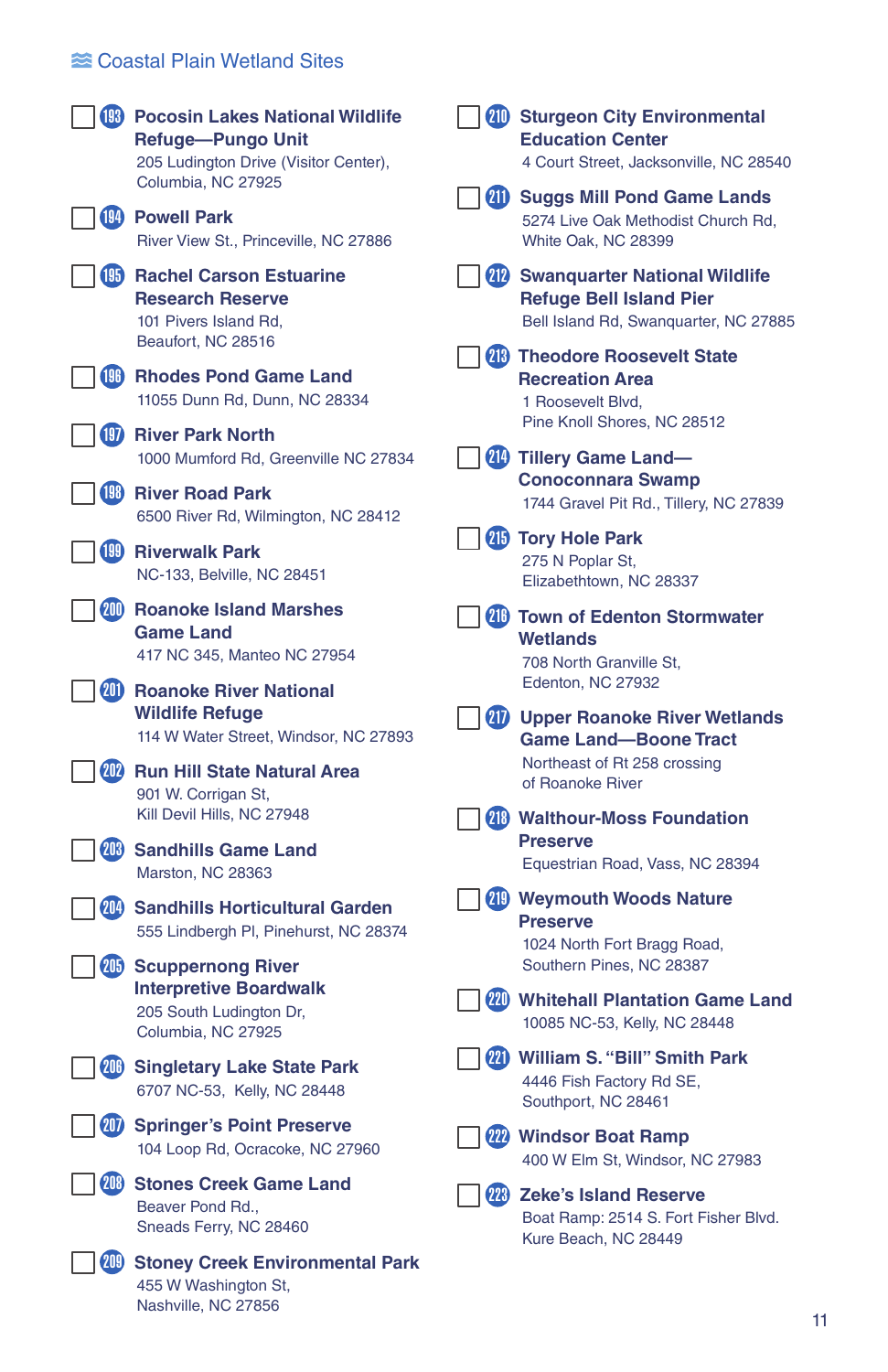### **What are some exciting things you might see on your NC wetland adventure?**

The wide variety of wetlands in North Carolina (basin, bog, Carolina bay, estuarine woody, freshwater marsh, non-riverine swamp forest, pine, pocosin, riverine forest, salt/brackish marsh, and seep) provide excellent habitat for many different plants and animals. Stay alert as you walk quietly by or through a wetland; if you are lucky, you may get to see:

- Venus flytraps (carnivorous)
- Pitcher plants (carnivorous)
- Sundews (carnivorous)
- Bladderwort (carnivorous)
- Cypress trees (up to 1,000 years old!)
- Variety of other plants
- Butterflies
- Dragonflies
- Frogs (leopard, tree, chorus, etc.)
- Salamanders
- Snakes (water, black, moccasin, etc.)
- Turtles (slider, snapping, bog, etc.)
- Shellfish (clams, mussels, oysters, etc.)
- Fish
- Migratory and nesting birds
- Wading and aquatic birds (herons, egrets, ducks, etc.)
- Raccoons
- Beaver
- Bear
- White-tailed deer
- River otters
- Feral pigs

### **Things to do on your NC wetland adventure:**